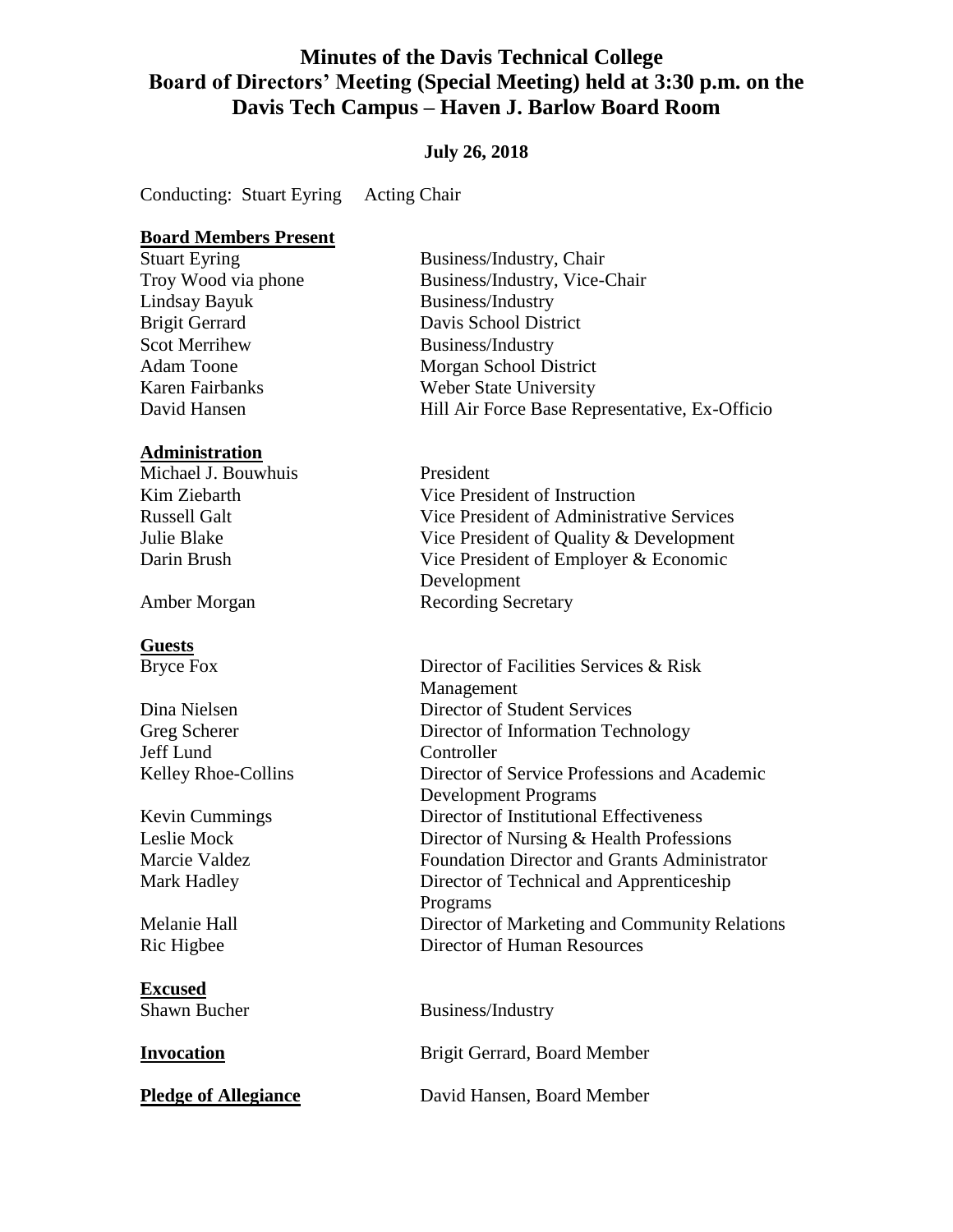# **Select Davis Tech Board Members for Presidential Search**

Current UTech Policy 111.5 Section 5.1.2 Committee Composition says: The Presidential Search Committee shall in accordance with UCA 53B-2a-107(1)(b)(i), consist of an equal number of Board of Trustees members and members of the technical college board of directors.

The Board of Directors' has selected five members to serve on the Search Committee and assist with the selection of the next president of Davis Technical College.

The individuals recommended to serve on the committee are:

- Stuart Eyring, Chair
- Troy Wood, Vice-Chair
- **Brigit Gerrard**
- Lindsay Bayuk
- Scot Merrihew

President Bouwhuis has accepted a position to serve as the Interim Commissioner of the Utah System of Technical Colleges during the search for the new Commissioner effective August 15, 2018.

A timeline for the presidential search will be provided by the UTech office.

A motion to approve the five members to serve on the presidential search committee was made by Karen Fairbanks, seconded by Adam Toone. Motion passed. The recommendation will be forwarded to the Chair of the Utah System of Technical College (UTech) Board of Trustees.

# **Allied Health Building naming**

Over the last five years of our Capital Campaign for the Allied Health Building, several donors have contributed and indicated they wanted to contribute in the honor of President Bouwhuis.

A total of \$1,504,488 has been contributed to the project. The following donors have contributed with that request:

| Donor                                            | Amount    | Requestor             |
|--------------------------------------------------|-----------|-----------------------|
| 1) Zions Bank                                    | \$100,000 | <b>Scott Anderson</b> |
| 2) Self Reliance Charity                         | \$10,000  | Bart Warner           |
| 3) Haven J. & Bonnie Rae Barlow Family \$131,500 |           | <b>Haven Barlow</b>   |
|                                                  | \$241,500 |                       |

It is proposed to name the Allied Health Building in honor of President Bouwhuis. The Foundation endorses this recommendation.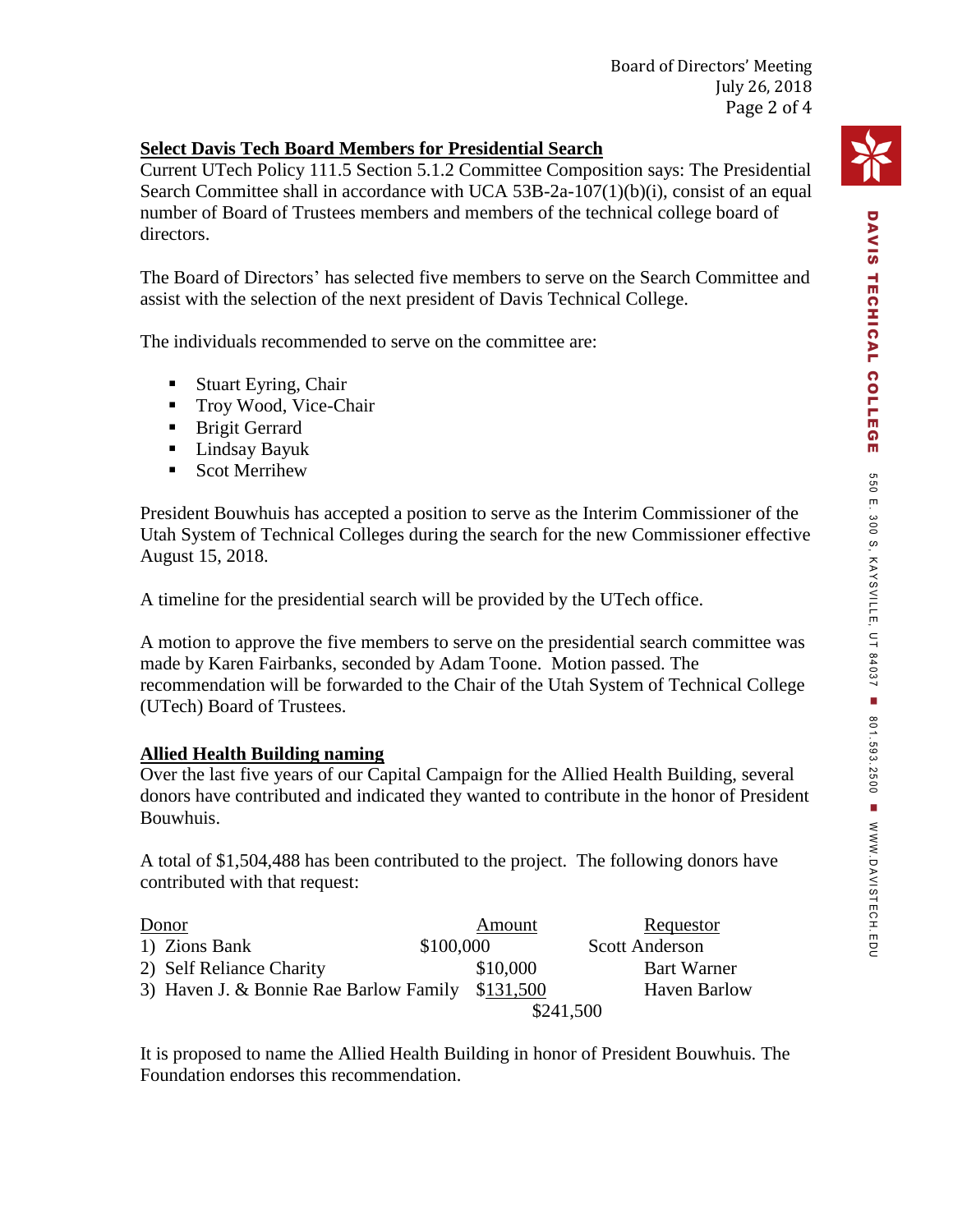Lindsay Bayuk made a motion to recommend naming the Allied Health Building the Michael J Bouwhuis Allied Health Building. Brigit Gerard seconded the motion. The motion passed.

This approval will be forwarded to the Chair of the Utah System of Technical College (UTech) Board of Trustees.

## **Retiring president recognition dinner**

A Retirement party and "roast" will be held for President Michael J. Bouwhuis on Thursday, August 23, 2018 at 5:30 p.m. Remarks will be provided by Senator Jerry Stevenson and former Board of Director's Chair Barbara Smith.

## **Interim President Recommendation to the Board of Trustees**

Current UTech Policy 111.4 Section 4.3.2 outlines the process for selection of acting president at a UTech College. The policy states: For a vacancy that is expected to exceed four weeks, the college board of directors shall, within two weeks of notification (111.4.2), submit to the Board of Trustees in nomination the names of individuals who could serve as acting technical college president. The Board of Trustees shall, within one week of receiving nominations, select an acting technical college president.

Stuart Eyring, Acting Chair, called for a motion for the Board to move into a closed session for discussion of a name to serve as Interim President of Davis Technical College to be forwarded to the UTech Board of Trustees for approval. The motion was made by Brigit Gerrard, seconded by Scot Merrihew. Motion passed. A roll call was conducted:

Stuart Eyring – yes Lindsay Bayuk – yes Adam Toone – yes Karen Fairbanks – yes Brigit Gerrard – yes David Hansen – yes Scot Merrihew – yes

A motion was made by Brigit Gerrard, seconded by Lindsay Bayuk, for the Board to move out of closed session and back into an open meeting. Motion passed. Open meeting back in session at 4:56 p.m.

A roll call was conducted: Stuart Eyring – yes Lindsay Bayuk – yes Adam Toone – yes Karen Fairbanks – yes

Brigit Gerrard – yes David Hansen – yes Scot Merrihew – yes

It was noted that all candidates (vice presidents and directors) are extremely capable and would do a great job in this capacity. The Board would like to maintain continuity within the organization and a high level of performance through the search process.